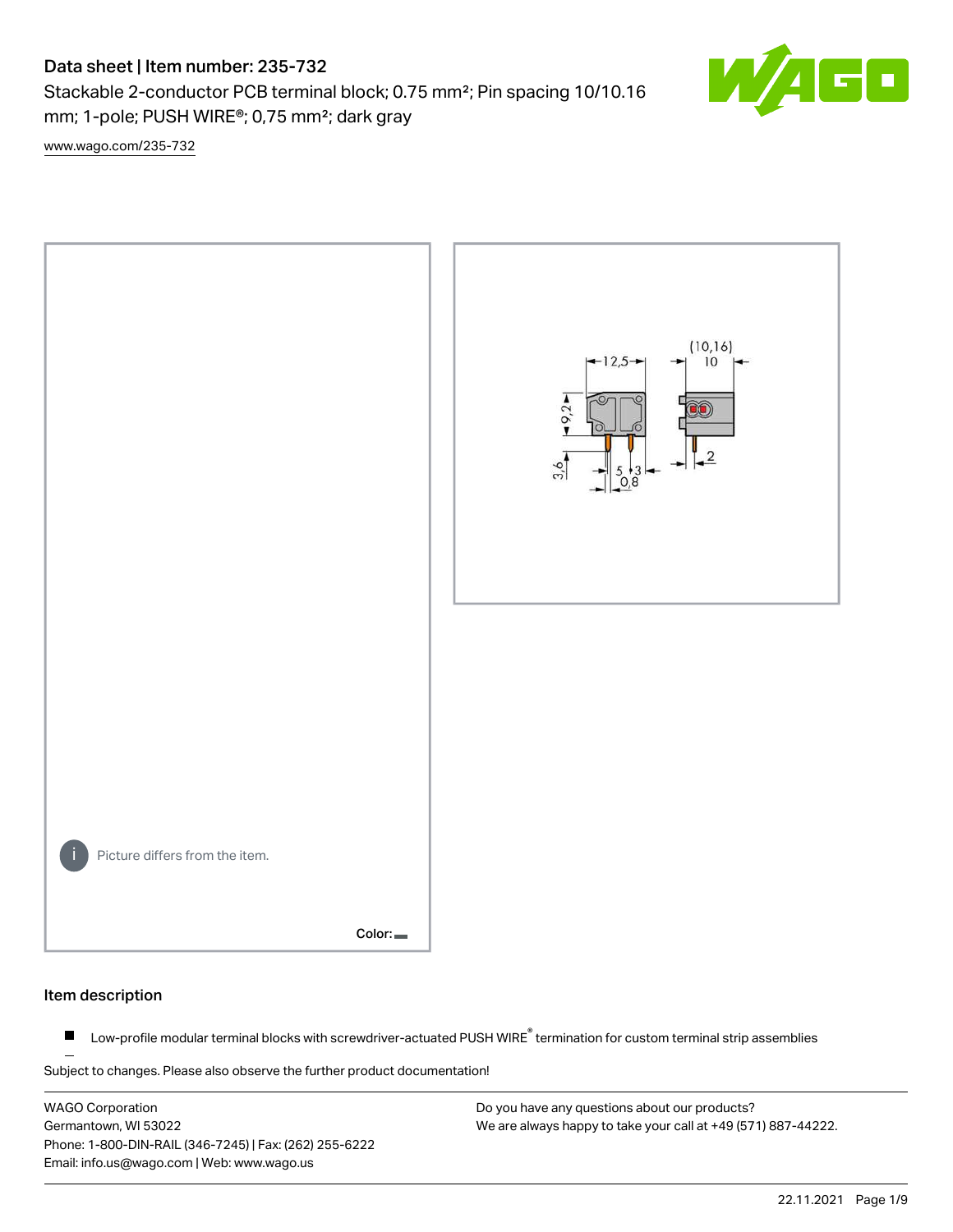# Data sheet | Item number: 235-732

[www.wago.com/235-732](http://www.wago.com/235-732)



- Double-conductor connection for supply and distribution of signals ideal for standard, single-conductor signal lines suitable for push-in termination
- $\blacksquare$ Double solder pins for high mechanical stability
- $\blacksquare$ Combines with all 235 Series modular terminal blocks
- $\blacksquare$ Set to metric or inch pin spacing by compressing terminal strips together or pulling them apart
- $\blacksquare$ Conductor removal via screwdriver (2.5mm x 0.4mm)

# Data

# Notes

| Variants: | Other colors                                                     |
|-----------|------------------------------------------------------------------|
|           | Other versions (or variants) can be requested from WAGO Sales or |
|           | configured at https://configurator.wago.com/                     |

# Electrical data

### IEC Approvals

| Ratings per                 | IEC/EN 60664-1                                                        |
|-----------------------------|-----------------------------------------------------------------------|
| Rated voltage (III / 3)     | 630 V                                                                 |
| Rated surge voltage (III/3) | 8 <sub>kV</sub>                                                       |
| Rated voltage (III/2)       | 1000V                                                                 |
| Rated surge voltage (III/2) | 8 <sub>kV</sub>                                                       |
| Nominal voltage (II/2)      | 1000V                                                                 |
| Rated surge voltage (II/2)  | 8 <sub>kV</sub>                                                       |
| Rated current               | 10A                                                                   |
| Legend (ratings)            | $(III / 2)$ $\triangle$ Overvoltage category III / Pollution degree 2 |

#### UL Approvals

| Approvals per                  | UL 1059 |
|--------------------------------|---------|
| Rated voltage UL (Use Group B) | 300 V   |
| Rated current UL (Use Group B) | 10 A    |
| Rated voltage UL (Use Group D) | 300 V   |
| Rated current UL (Use Group D) | 10 A    |

#### CSA Approvals

| Approvals per                   | CSA   |
|---------------------------------|-------|
| Rated voltage CSA (Use Group B) | 300 V |
| Rated current CSA (Use Group B) | 10 A  |

Subject to changes. Please also observe the further product documentation!

| <b>WAGO Corporation</b>                                | Do you have any questions about our products?                 |
|--------------------------------------------------------|---------------------------------------------------------------|
| Germantown, WI 53022                                   | We are always happy to take your call at +49 (571) 887-44222. |
| Phone: 1-800-DIN-RAIL (346-7245)   Fax: (262) 255-6222 |                                                               |
| Email: info.us@wago.com   Web: www.wago.us             |                                                               |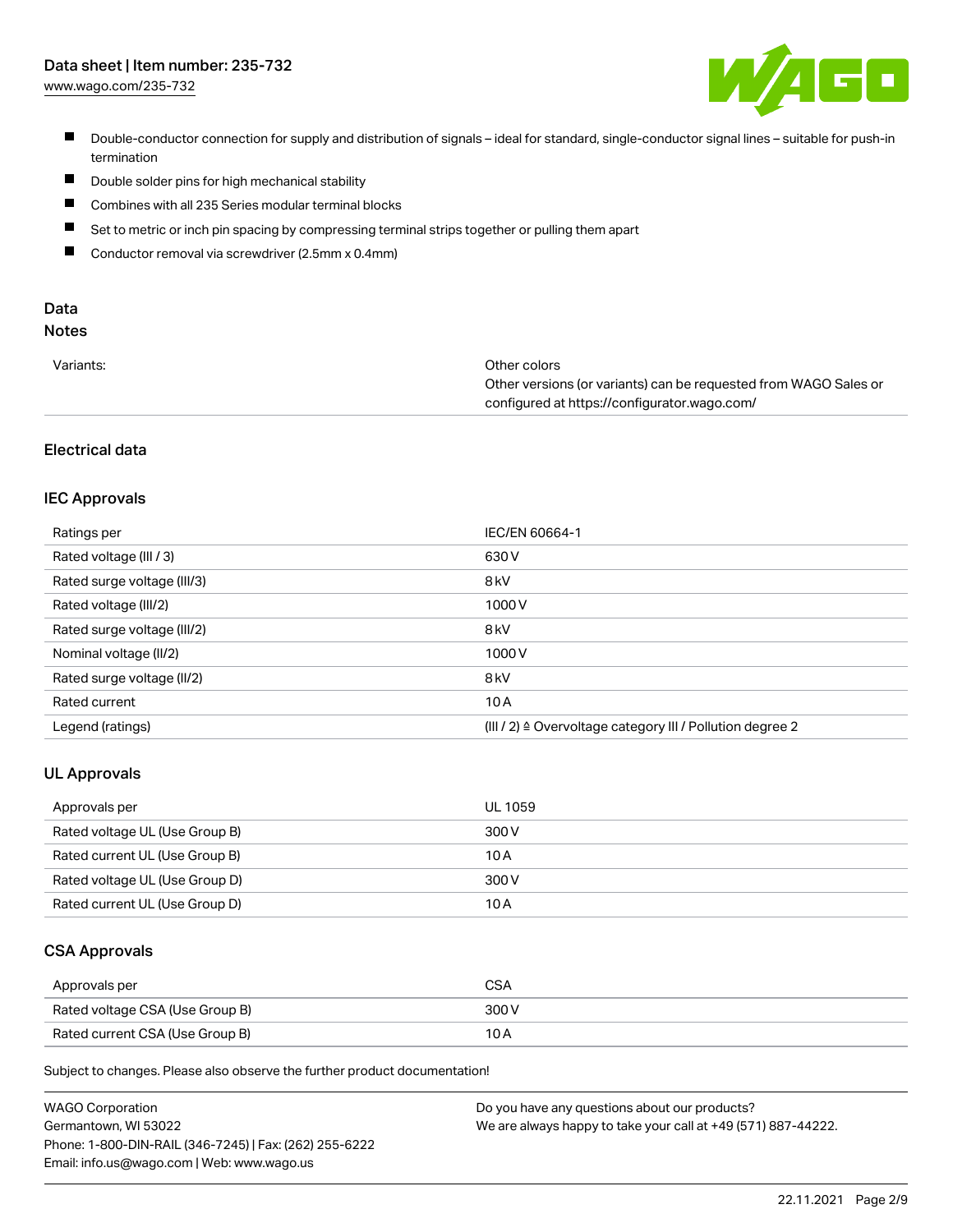

### Connection data

| Total number of connection points |  |
|-----------------------------------|--|
| Total number of potentials        |  |
| Number of connection types        |  |
| Number of levels                  |  |

## Connection 1

| PUSH WIRE                               |
|-----------------------------------------|
| Operating tool                          |
| $0.250.75$ mm <sup>2</sup> / 24  18 AWG |
| $0.250.34$ mm <sup>2</sup>              |
| $910$ mm / 0.35  0.39 inch              |
| 0°                                      |
|                                         |
|                                         |

### Physical data

| Pin spacing                          | 10/10.16 mm / 0.394/0.4 inch |
|--------------------------------------|------------------------------|
| Width                                | 11.5 mm / 0.453 inch         |
| Height                               | 12.8 mm / 0.504 inch         |
| Height from the surface              | 9.2 mm / 0.362 inch          |
| Depth                                | 12.5 mm / 0.492 inch         |
| Solder pin length                    | 3.6 <sub>mm</sub>            |
| Solder pin dimensions                | $0.8 \times 0.4$ mm          |
| Drilled hole diameter with tolerance | 1 <sup>(+0.1)</sup> mm       |

### PCB contact

| <b>PCB Contact</b>                  | THT                                 |
|-------------------------------------|-------------------------------------|
| Solder pin arrangement              | within the terminal block (in-line) |
| Number of solder pins per potential |                                     |

#### Material data

| Color                       | dark gray        |
|-----------------------------|------------------|
| Material group              |                  |
| Insulation material         | Polyamide (PA66) |
| Flammability class per UL94 | V0               |

Subject to changes. Please also observe the further product documentation!

| <b>WAGO Corporation</b>                                | Do you have any questions about our products?                 |
|--------------------------------------------------------|---------------------------------------------------------------|
| Germantown, WI 53022                                   | We are always happy to take your call at +49 (571) 887-44222. |
| Phone: 1-800-DIN-RAIL (346-7245)   Fax: (262) 255-6222 |                                                               |
| Email: info.us@wago.com   Web: www.wago.us             |                                                               |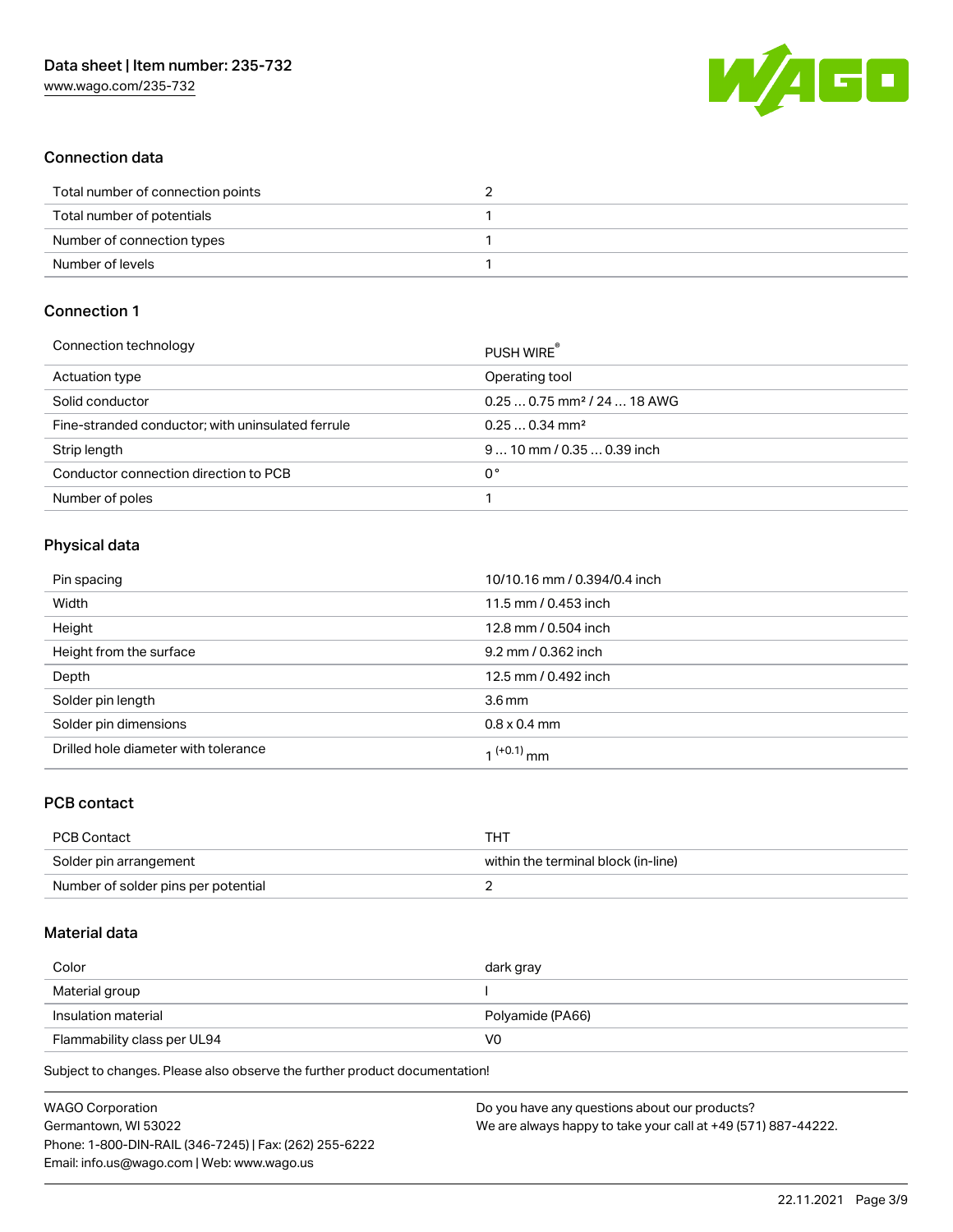[www.wago.com/235-732](http://www.wago.com/235-732)



| Clamping spring material | Chrome nickel spring steel (CrNi)       |
|--------------------------|-----------------------------------------|
| Contact material         | Electrolytic copper ( $E_{\text{Cu}}$ ) |
| Contact plating          | tin-plated                              |
| Fire load                | $0.018$ MJ                              |
| Weight                   | 0.9 <sub>g</sub>                        |

#### Environmental requirements

| Limit temperature range | $-60+105 °C$ |
|-------------------------|--------------|
|-------------------------|--------------|

#### Commercial data

| Product Group         | 4 (Printed Circuit) |
|-----------------------|---------------------|
| PU (SPU)              | 400 (100) Stück     |
| Packaging type        | box                 |
| Country of origin     | <b>CH</b>           |
| <b>GTIN</b>           | 4044918832175       |
| Customs tariff number | 85369010000         |

### Approvals / Certificates

#### Country specific Approvals

| Logo                                                                       | Approval                                            | <b>Additional Approval Text</b> | Certificate<br>name  |
|----------------------------------------------------------------------------|-----------------------------------------------------|---------------------------------|----------------------|
| EMA<br>EUR                                                                 | <b>CCA</b><br>DEKRA Certification B.V.              | EN 60947                        | 2149549.02           |
|                                                                            | <b>CCA</b><br>DEKRA Certification B.V.              | EN 60947                        | NTR NL-<br>7144      |
|                                                                            | <b>CCA</b><br>DEKRA Certification B.V.              | EN 60998                        | <b>NTRNL</b><br>6919 |
|                                                                            | <b>CCA</b><br>DEKRA Certification B.V.              | EN 60947-7-4                    | NTR NL-<br>7774      |
|                                                                            | <b>VDE</b><br>VDE Prüf- und Zertifizierungsinstitut | EN 60947                        | 40029328             |
| Subject to changes. Please also observe the further product documentation! |                                                     |                                 |                      |

WAGO Corporation Germantown, WI 53022 Phone: 1-800-DIN-RAIL (346-7245) | Fax: (262) 255-6222 Email: info.us@wago.com | Web: www.wago.us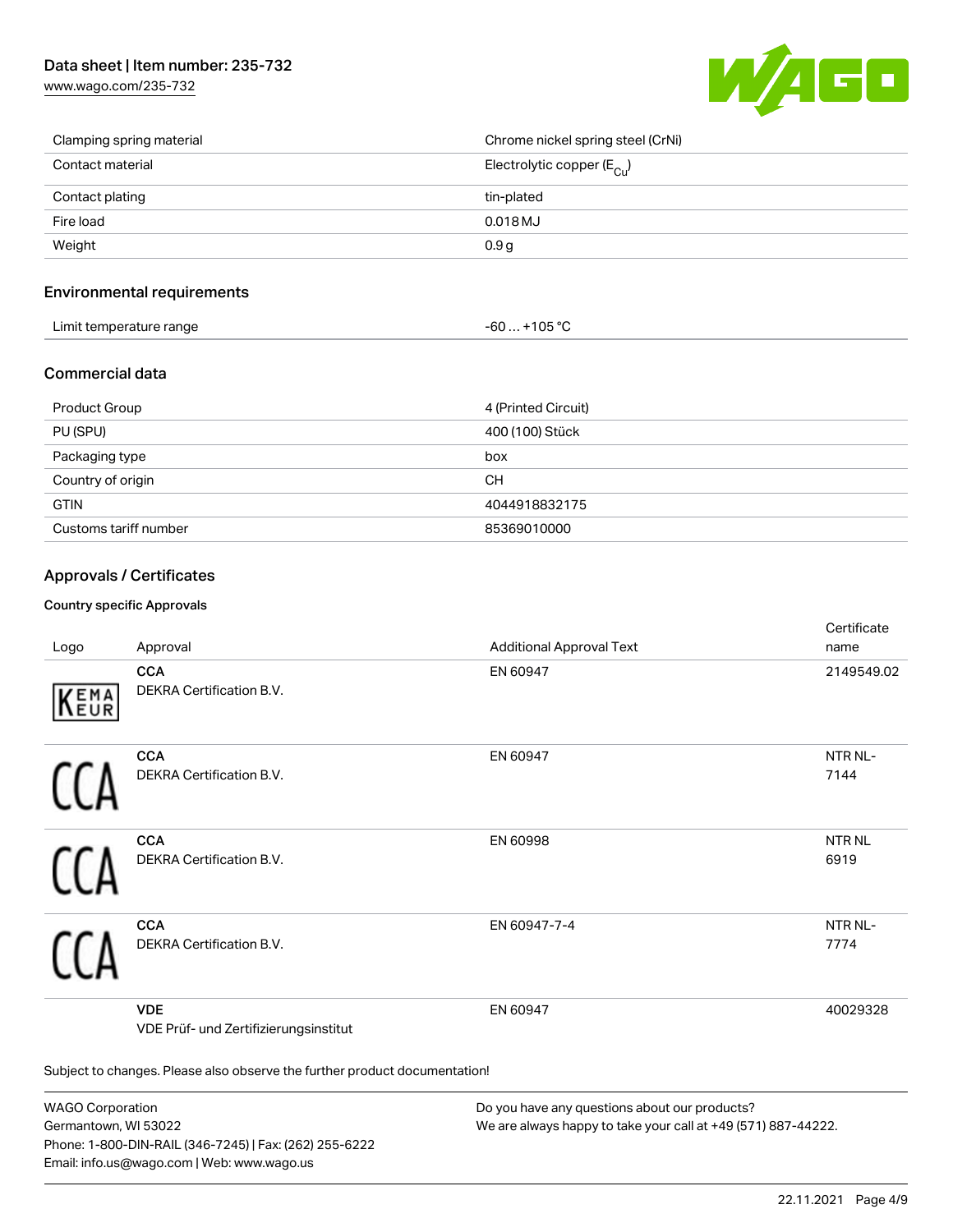



#### Ship Approvals

| Logo               | Approval                                                | <b>Additional Approval Text</b> | Certificate<br>name               |
|--------------------|---------------------------------------------------------|---------------------------------|-----------------------------------|
| ABS<br><b>SOFT</b> | <b>ABS</b><br>American Bureau of Shipping               |                                 | $19-$<br>HG1869876-<br><b>PDA</b> |
|                    | <b>DNV GL</b><br>Det Norske Veritas, Germanischer Lloyd |                                 | TAE000016Z                        |

#### Optional accessories

| <b>Ferrules</b> |                                                                                                                         |                      |
|-----------------|-------------------------------------------------------------------------------------------------------------------------|----------------------|
| Ferrule         |                                                                                                                         |                      |
|                 | Item no.: 216-101<br>Ferrule; Sleeve for 0.5 mm <sup>2</sup> / AWG 22; uninsulated; electro-tin plated; silver-colored  | www.wago.com/216-101 |
|                 | Item no.: 216-104<br>Ferrule; Sleeve for 1.5 mm <sup>2</sup> / AWG 16; uninsulated; electro-tin plated; silver-colored  | www.wago.com/216-104 |
|                 | Item no.: 216-106<br>Ferrule; Sleeve for 2.5 mm <sup>2</sup> / AWG 14; uninsulated; electro-tin plated; silver-colored  | www.wago.com/216-106 |
|                 | Item no.: 216-107<br>Ferrule; Sleeve for 4 mm <sup>2</sup> / AWG 12; uninsulated; electro-tin plated                    | www.wago.com/216-107 |
| I               | Item no.: 216-108<br>Ferrule; Sleeve for 6 mm <sup>2</sup> / AWG 10; uninsulated; electro-tin plated; silver-colored    | www.wago.com/216-108 |
| I               | Item no.: 216-109<br>Ferrule; Sleeve for 10 mm <sup>2</sup> / AWG 8; uninsulated; electro-tin plated                    | www.wago.com/216-109 |
|                 | Item no.: 216-102<br>Ferrule; Sleeve for 0.75 mm <sup>2</sup> / AWG 20; uninsulated; electro-tin plated; silver-colored | www.wago.com/216-102 |
|                 | Item no.: 216-103<br>Ferrule; Sleeve for 1 mm <sup>2</sup> / AWG 18; uninsulated; electro-tin plated                    | www.wago.com/216-103 |
| л               | Item no.: 216-110<br>Ferrule; Sleeve for 16 mm <sup>2</sup> / AWG 6; uninsulated; electro-tin plated; metallic brown    | www.wago.com/216-110 |
|                 | Item no.: 216-123<br>Ferrule; Sleeve for 1 mm <sup>2</sup> / AWG 18; uninsulated; electro-tin plated; silver-colored    | www.wago.com/216-123 |
|                 |                                                                                                                         |                      |

Subject to changes. Please also observe the further product documentation!

WAGO Corporation Germantown, WI 53022 Phone: 1-800-DIN-RAIL (346-7245) | Fax: (262) 255-6222 Email: info.us@wago.com | Web: www.wago.us Do you have any questions about our products? We are always happy to take your call at +49 (571) 887-44222.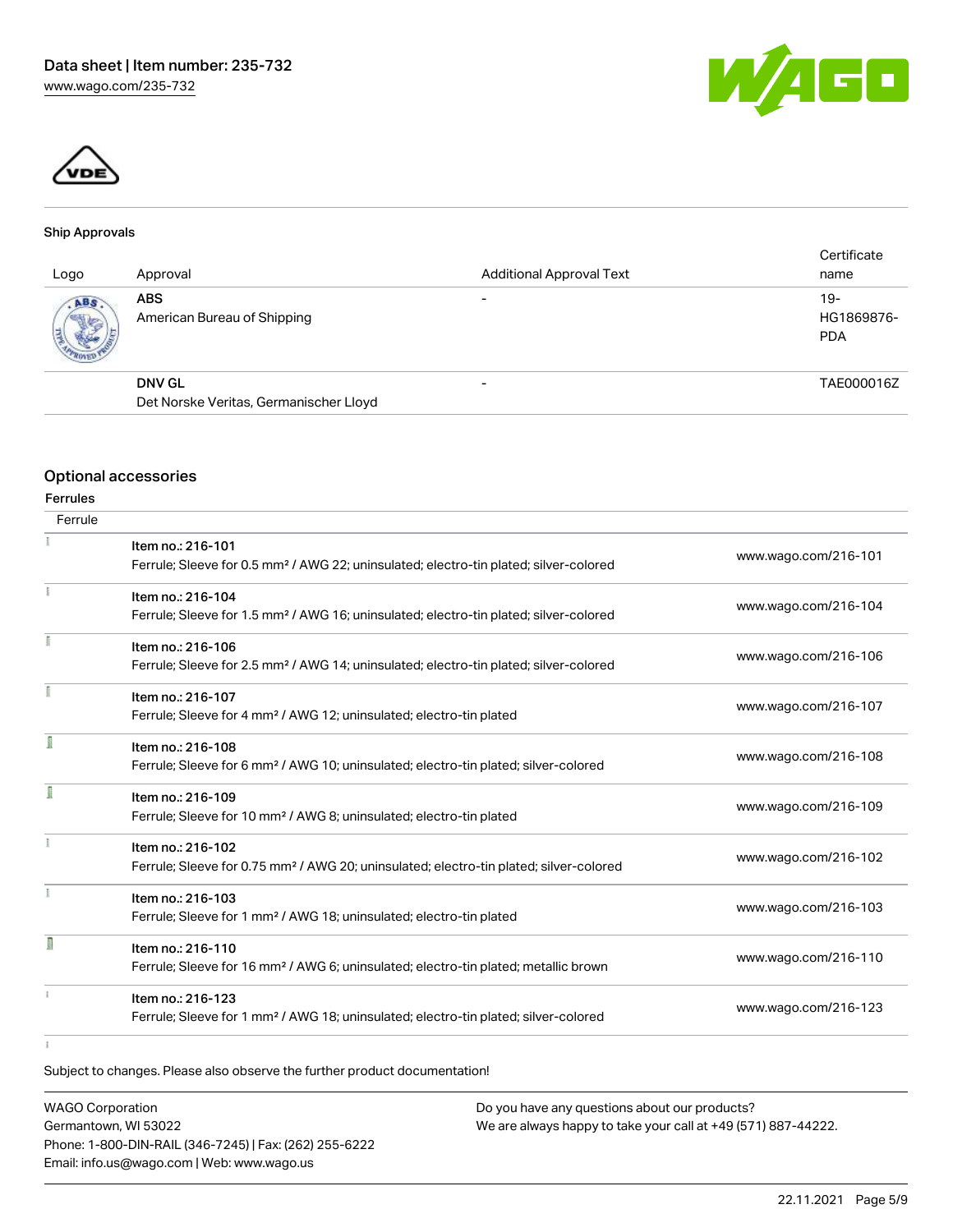Phone: 1-800-DIN-RAIL (346-7245) | Fax: (262) 255-6222

Email: info.us@wago.com | Web: www.wago.us

[www.wago.com/235-732](http://www.wago.com/235-732)



|                                                 | Item no.: 216-122<br>Ferrule; Sleeve for 0.75 mm <sup>2</sup> / AWG 20; uninsulated; electro-tin plated; silver-colored                                                                           |                                                                                                                | www.wago.com/216-122 |  |
|-------------------------------------------------|---------------------------------------------------------------------------------------------------------------------------------------------------------------------------------------------------|----------------------------------------------------------------------------------------------------------------|----------------------|--|
| I                                               | Item no.: 216-124<br>Ferrule; Sleeve for 1.5 mm <sup>2</sup> / AWG 16; uninsulated; electro-tin plated                                                                                            |                                                                                                                | www.wago.com/216-124 |  |
|                                                 | Item no.: 216-142<br>Ferrule; Sleeve for 0.75 mm <sup>2</sup> / 18 AWG; uninsulated; electro-tin plated; electrolytic copper; gastight<br>crimped; acc. to DIN 46228, Part 1/08.92                |                                                                                                                | www.wago.com/216-142 |  |
|                                                 | Item no.: 216-132<br>Ferrule; Sleeve for 0.34 mm <sup>2</sup> / AWG 24; uninsulated; electro-tin plated                                                                                           |                                                                                                                | www.wago.com/216-132 |  |
|                                                 | Item no.: 216-121<br>Ferrule; Sleeve for 0.5 mm <sup>2</sup> / AWG 22; uninsulated; electro-tin plated; silver-colored                                                                            |                                                                                                                | www.wago.com/216-121 |  |
|                                                 | Item no.: 216-143<br>Ferrule; Sleeve for 1 mm <sup>2</sup> / AWG 18; uninsulated; electro-tin plated; electrolytic copper; gastight<br>crimped; acc. to DIN 46228, Part 1/08.92                   |                                                                                                                | www.wago.com/216-143 |  |
|                                                 | Item no.: 216-131<br>Ferrule; Sleeve for 0.25 mm <sup>2</sup> / AWG 24; uninsulated; electro-tin plated; silver-colored                                                                           |                                                                                                                | www.wago.com/216-131 |  |
|                                                 | Item no.: 216-141<br>Ferrule; Sleeve for 0.5 mm <sup>2</sup> / 20 AWG; uninsulated; electro-tin plated; electrolytic copper; gastight<br>crimped; acc. to DIN 46228, Part 1/08.92                 |                                                                                                                | www.wago.com/216-141 |  |
|                                                 | Item no.: 216-152<br>Ferrule; Sleeve for 0.34 mm <sup>2</sup> / AWG 24; uninsulated; electro-tin plated                                                                                           |                                                                                                                | www.wago.com/216-152 |  |
|                                                 | Item no.: 216-203<br>Ferrule; Sleeve for 1 mm <sup>2</sup> / AWG 18; insulated; electro-tin plated; red                                                                                           |                                                                                                                | www.wago.com/216-203 |  |
|                                                 | Item no.: 216-206<br>Ferrule; Sleeve for 2.5 mm <sup>2</sup> / AWG 14; insulated; electro-tin plated; blue                                                                                        |                                                                                                                | www.wago.com/216-206 |  |
|                                                 | Item no.: 216-207<br>Ferrule; Sleeve for 4 mm <sup>2</sup> / AWG 12; insulated; electro-tin plated; gray                                                                                          |                                                                                                                | www.wago.com/216-207 |  |
|                                                 | Item no.: 216-202<br>Ferrule; Sleeve for 0.75 mm <sup>2</sup> / 18 AWG; insulated; electro-tin plated; gray                                                                                       |                                                                                                                | www.wago.com/216-202 |  |
|                                                 | Item no.: 216-151<br>Ferrule; Sleeve for 0.25 mm <sup>2</sup> / AWG 24; uninsulated; electro-tin plated                                                                                           |                                                                                                                | www.wago.com/216-151 |  |
|                                                 | Item no.: 216-204<br>Ferrule; Sleeve for 1.5 mm <sup>2</sup> / AWG 16; insulated; electro-tin plated; black                                                                                       |                                                                                                                | www.wago.com/216-204 |  |
|                                                 | Item no.: 216-209<br>Ferrule; Sleeve for 10 mm <sup>2</sup> / AWG 8; insulated; electro-tin plated; red                                                                                           |                                                                                                                | www.wago.com/216-209 |  |
|                                                 | Item no.: 216-205<br>Ferrule; Sleeve for 2.08 mm <sup>2</sup> / AWG 14; insulated; electro-tin plated; yellow                                                                                     |                                                                                                                | www.wago.com/216-205 |  |
|                                                 | Item no.: 216-144<br>Ferrule; Sleeve for 1.5 mm <sup>2</sup> / AWG 16; uninsulated; electro-tin plated; electrolytic copper; gastight<br>crimped; acc. to DIN 46228, Part 1/08.92; silver-colored |                                                                                                                | www.wago.com/216-144 |  |
|                                                 | Subject to changes. Please also observe the further product documentation!                                                                                                                        |                                                                                                                |                      |  |
| <b>WAGO Corporation</b><br>Germantown, WI 53022 |                                                                                                                                                                                                   | Do you have any questions about our products?<br>We are always happy to take your call at +49 (571) 887-44222. |                      |  |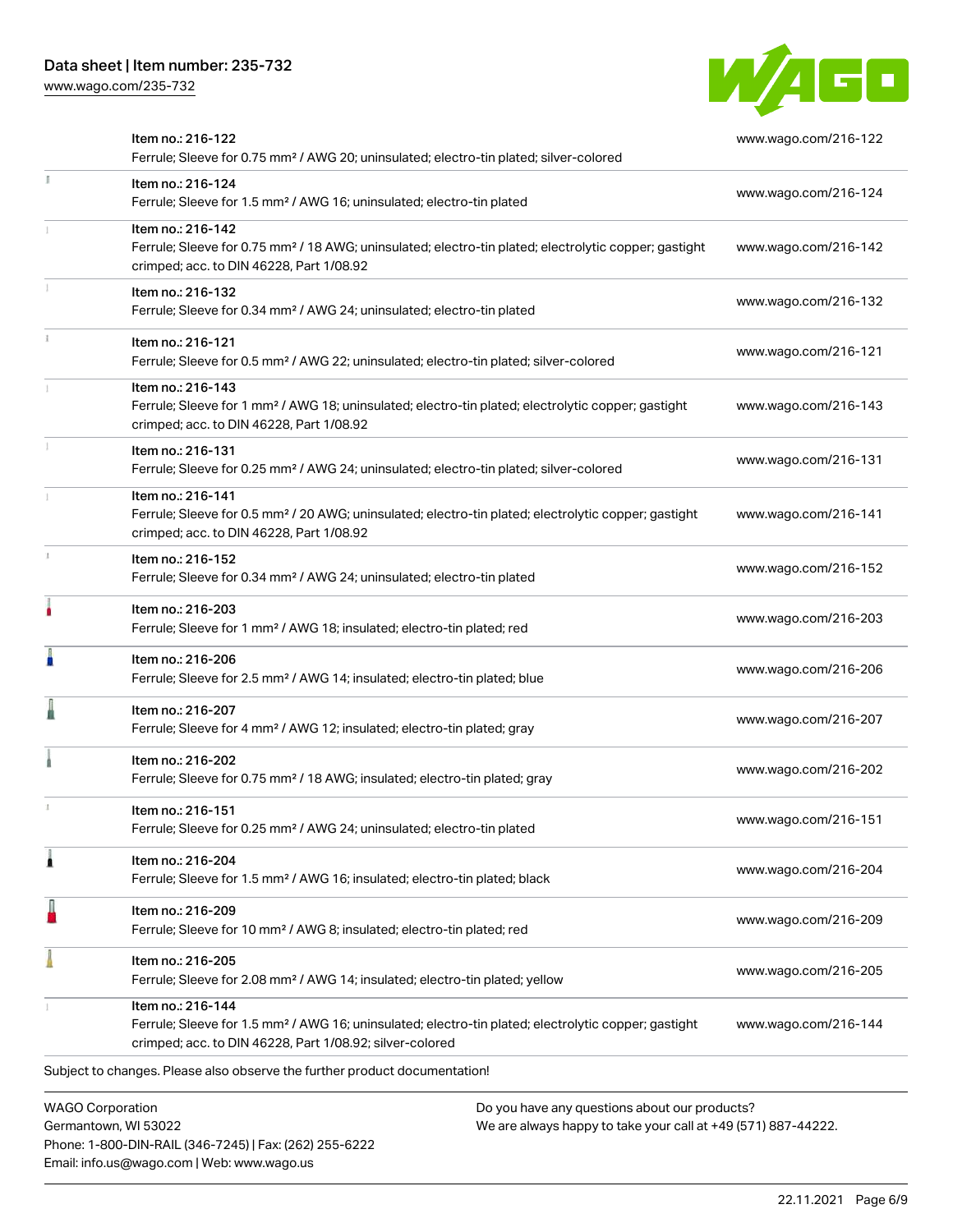[www.wago.com/235-732](http://www.wago.com/235-732)



|   | Item no.: 216-208                                                                                                                                                                                        |                      |
|---|----------------------------------------------------------------------------------------------------------------------------------------------------------------------------------------------------------|----------------------|
|   | Ferrule; Sleeve for 6 mm <sup>2</sup> / AWG 10; insulated; electro-tin plated; electrolytic copper; gastight crimped; www.wago.com/216-208<br>acc. to DIN 46228, Part 4/09.90; yellow                    |                      |
|   | Item no.: 216-201<br>Ferrule; Sleeve for 0.5 mm <sup>2</sup> / 20 AWG; insulated; electro-tin plated; white                                                                                              | www.wago.com/216-201 |
|   | Item no.: 216-223<br>Ferrule; Sleeve for 1 mm <sup>2</sup> / AWG 18; insulated; electro-tin plated; red                                                                                                  | www.wago.com/216-223 |
|   | Item no.: 216-210<br>Ferrule; Sleeve for 16 mm <sup>2</sup> / AWG 6; insulated; electro-tin plated; electrolytic copper; gastight crimped; www.wago.com/216-210<br>acc. to DIN 46228, Part 4/09.90; blue |                      |
|   | Item no.: 216-241<br>Ferrule; Sleeve for 0.5 mm <sup>2</sup> / 20 AWG; insulated; electro-tin plated; electrolytic copper; gastight<br>crimped; acc. to DIN 46228, Part 4/09.90; white                   | www.wago.com/216-241 |
|   | Item no.: 216-242<br>Ferrule; Sleeve for 0.75 mm <sup>2</sup> / 18 AWG; insulated; electro-tin plated; electrolytic copper; gastight<br>crimped; acc. to DIN 46228, Part 4/09.90; gray                   | www.wago.com/216-242 |
|   | Item no.: 216-222<br>Ferrule; Sleeve for 0.75 mm <sup>2</sup> / 18 AWG; insulated; electro-tin plated; gray                                                                                              | www.wago.com/216-222 |
|   | Item no.: 216-221<br>Ferrule; Sleeve for 0.5 mm <sup>2</sup> / 20 AWG; insulated; electro-tin plated; white                                                                                              | www.wago.com/216-221 |
| Â | Item no.: 216-224<br>Ferrule; Sleeve for 1.5 mm <sup>2</sup> / AWG 16; insulated; electro-tin plated; black                                                                                              | www.wago.com/216-224 |
|   | Item no.: 216-243<br>Ferrule; Sleeve for 1 mm <sup>2</sup> / AWG 18; insulated; electro-tin plated; electrolytic copper; gastight crimped; www.wago.com/216-243<br>acc. to DIN 46228, Part 4/09.90; red  |                      |
| ۸ | Item no.: 216-244<br>Ferrule; Sleeve for 1.5 mm <sup>2</sup> / AWG 16; insulated; electro-tin plated; electrolytic copper; gastight<br>crimped; acc. to DIN 46228, Part 4/09.90; black                   | www.wago.com/216-244 |
|   | Item no.: 216-263<br>Ferrule; Sleeve for 1 mm <sup>2</sup> / AWG 18; insulated; electro-tin plated; electrolytic copper; gastight crimped; www.wago.com/216-263<br>acc. to DIN 46228, Part 4/09.90; red  |                      |
|   | Item no.: 216-246<br>Ferrule; Sleeve for 2.5 mm <sup>2</sup> / AWG 14; insulated; electro-tin plated; electrolytic copper; gastight<br>crimped; acc. to DIN 46228, Part 4/09.90; blue                    | www.wago.com/216-246 |
| Ö | Item no.: 216-266<br>Ferrule; Sleeve for 2.5 mm <sup>2</sup> / AWG 14; insulated; electro-tin plated; electrolytic copper; gastight<br>crimped; acc. to DIN 46228, Part 4/09.90; blue                    | www.wago.com/216-266 |
| 1 | Item no.: 216-264<br>Ferrule; Sleeve for 1.5 mm <sup>2</sup> / AWG 16; insulated; electro-tin plated; electrolytic copper; gastight<br>crimped; acc. to DIN 46228, Part 4/09.90; black                   | www.wago.com/216-264 |
| Â | Item no.: 216-284<br>Ferrule; Sleeve for 1.5 mm <sup>2</sup> / AWG 16; insulated; electro-tin plated; electrolytic copper; gastight<br>crimped; acc. to DIN 46228, Part 4/09.90; black                   | www.wago.com/216-284 |
|   | Item no.: 216-286                                                                                                                                                                                        |                      |

Subject to changes. Please also observe the further product documentation!

WAGO Corporation Germantown, WI 53022 Phone: 1-800-DIN-RAIL (346-7245) | Fax: (262) 255-6222 Email: info.us@wago.com | Web: www.wago.us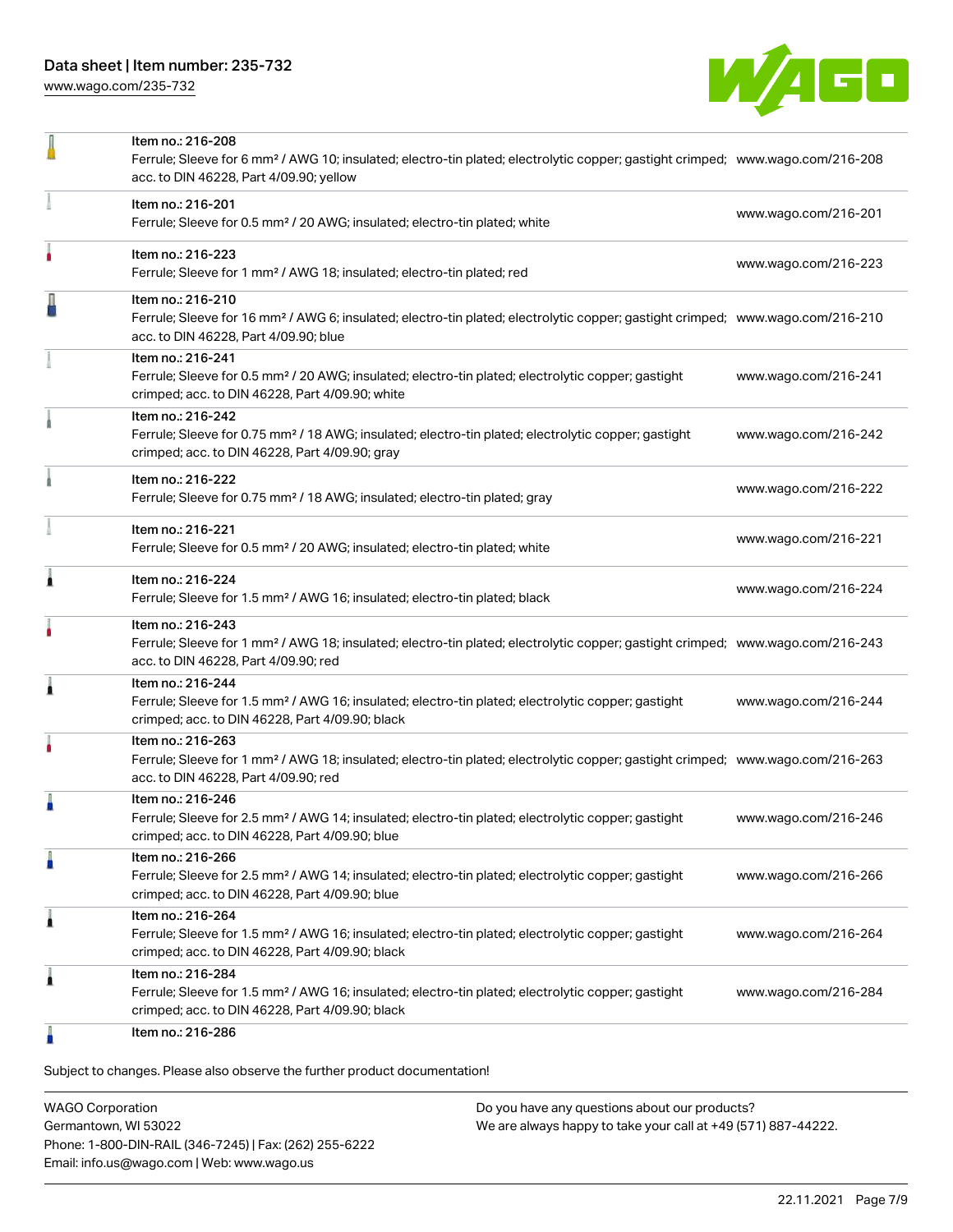

Ferrule; Sleeve for 2.5 mm² / AWG 14; insulated; electro-tin plated; electrolytic copper; gastight crimped; acc. to DIN 46228, Part 4/09.90; blue [www.wago.com/216-286](http://www.wago.com/216-286) Item no.: 216-287 Ferrule; Sleeve for 4 mm² / AWG 12; insulated; electro-tin plated; electrolytic copper; gastight crimped; [www.wago.com/216-287](http://www.wago.com/216-287) acc. to DIN 46228, Part 4/09.90; gray Item no.: 216-262 Ferrule; Sleeve for 0.75 mm² / 18 AWG; insulated; electro-tin plated; electrolytic copper; gastight crimped; acc. to DIN 46228, Part 4/09.90; gray [www.wago.com/216-262](http://www.wago.com/216-262) Item no.: 216-288 Ferrule; Sleeve for 6 mm² / AWG 10; insulated; electro-tin plated; electrolytic copper; gastight crimped; [www.wago.com/216-288](http://www.wago.com/216-288) acc. to DIN 46228, Part 4/09.90; yellow Item no.: 216-289 Ferrule; Sleeve for 10 mm² / AWG 8; insulated; electro-tin plated; electrolytic copper; gastight crimped; [www.wago.com/216-289](http://www.wago.com/216-289) acc. to DIN 46228, Part 4/09.90; red Item no.: 216-301 Ferrule; Sleeve for 0.25 mm² / AWG 24; insulated; electro-tin plated; yellow [www.wago.com/216-301](http://www.wago.com/216-301) Item no.: 216-321 Ferrule; Sleeve for 0.25 mm² / AWG 24; insulated; electro-tin plated; yellow [www.wago.com/216-321](http://www.wago.com/216-321) Item no.: 216-322 Ferrule; Sleeve for 0.34 mm² / 22 AWG; insulated; electro-tin plated; green [www.wago.com/216-322](http://www.wago.com/216-322) Item no.: 216-267 Ferrule; Sleeve for 4 mm² / AWG 12; insulated; electro-tin plated; electrolytic copper; gastight crimped; [www.wago.com/216-267](http://www.wago.com/216-267) acc. to DIN 46228, Part 4/09.90; gray Item no.: 216-302 Ferrule; Sleeve for 0.34 mm² / 22 AWG; insulated; electro-tin plated; light turquoise [www.wago.com/216-302](http://www.wago.com/216-302) End plates End plate Item no.: 235-200 End plate; snap-fit type; 1 mm thick; dark gray [www.wago.com/235-200](http://www.wago.com/235-200)

# Downloads

Documentation

| <b>Additional Information</b> |            |        |          |
|-------------------------------|------------|--------|----------|
| Technical explanations        | 2019 Apr 3 | pdf    | Download |
|                               |            | 2.0 MB |          |

# Installation Notes

#### Conductor termination

Subject to changes. Please also observe the further product documentation!

WAGO Corporation Germantown, WI 53022 Phone: 1-800-DIN-RAIL (346-7245) | Fax: (262) 255-6222 Email: info.us@wago.com | Web: www.wago.us